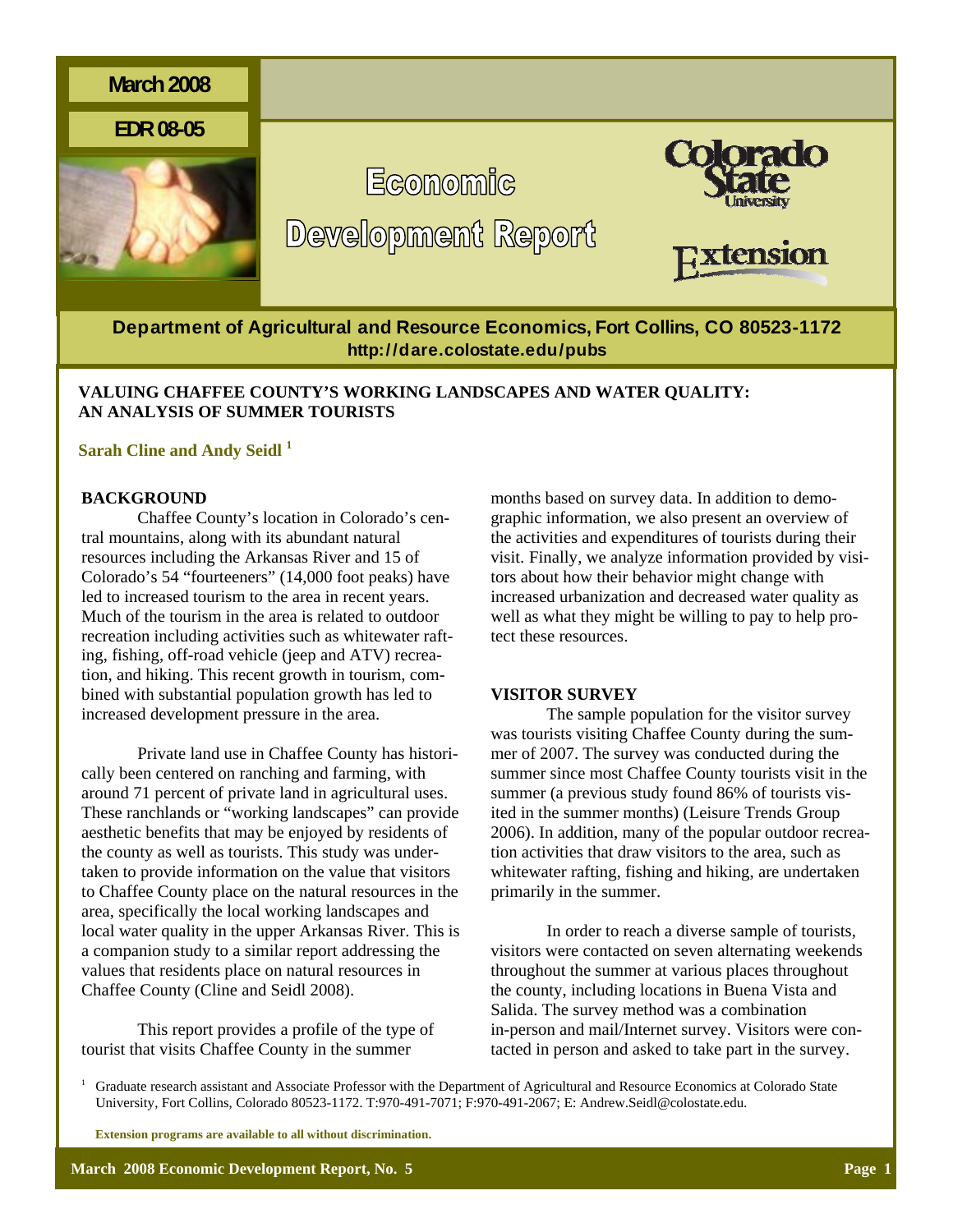

If they agreed to participate, they were provided with a survey packet that could be returned by mail (which included a cover letter, the questionnaire and a selfaddressed stamped envelope) or a card describing the project and explaining how to fill out the survey on-line. The survey type was alternated among respondents to ensure that the same number of each type was distributed, and that the survey type received was random among the survey respondents.

 Paper surveys were distributed to 446 individuals and Internet survey cards were distributed to 456 individuals, for a total of 902 surveys distributed. A total of 219 paper surveys were returned for a response rate of 49 percent. The response rate for the Internet surveys was somewhat lower, with 158 surveys filled out for a response rate of 35 percent. Overall, 377 surveys were returned for a total response rate of 42 percent. When on-site refusals are included, the overall response rate falls to 36 percent.

## **SURVEY RESULTS**

#### *Demographics*

 The average age of survey respondents was 52 years. Individuals between 55 and 65 years of age made up the largest age group, with 27 percent of the respon-

dents (Figure 1). Respondents between 45 - 55 and 35- 45 also made up a large portion of the sample, making up 25 and 20 percent of the sample, respectively. These results were similar to a previous study of visitors to Chaffee County that found an average age of 50 (Leisure Trends Group 2006). Respondents were fairly evenly split by gender, with males accounting for a slightly higher percentage of the total sample at 52 percent, compared to 48 percent for females. The sample of this survey had a higher percentage of female respondents than the previous visitor survey, in which males made up 65 percent of the sample (Leisure Trends Group 2006).

 Most of the respondents were employed at the time of the survey, with 68 percent of all respondents indicating that they were employed. Retirees also made up a fairly large portion of total respondents, at 25 percent. The remaining categories, unemployed individuals and those who work in the home made up the remaining 7 percent of respondents (Figure 2). Survey respondents tended to be in the middle-income range. Most respondents reported an income between \$40,000 and \$130,000, with 14 percent between \$40,000 and \$59,999, 17 percent between \$60,000 and \$79,999, 15 percent between \$80,000 and \$99,999, and 17 percent between \$100,000 and \$129,999 (Figure 3).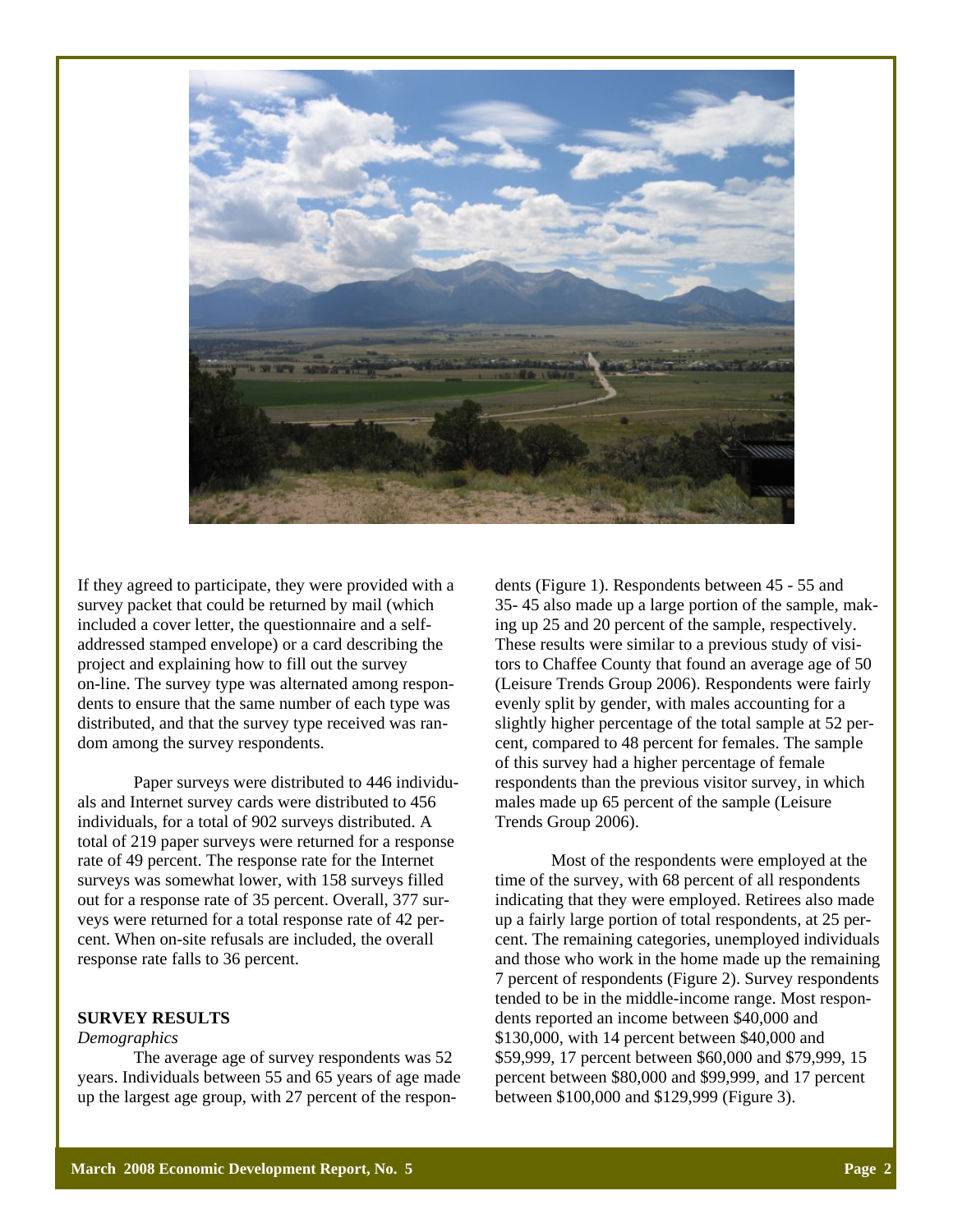

**Figure 1. Age of Survey Respondents** 



**Figure 2. Employment Status of Survey Respondents**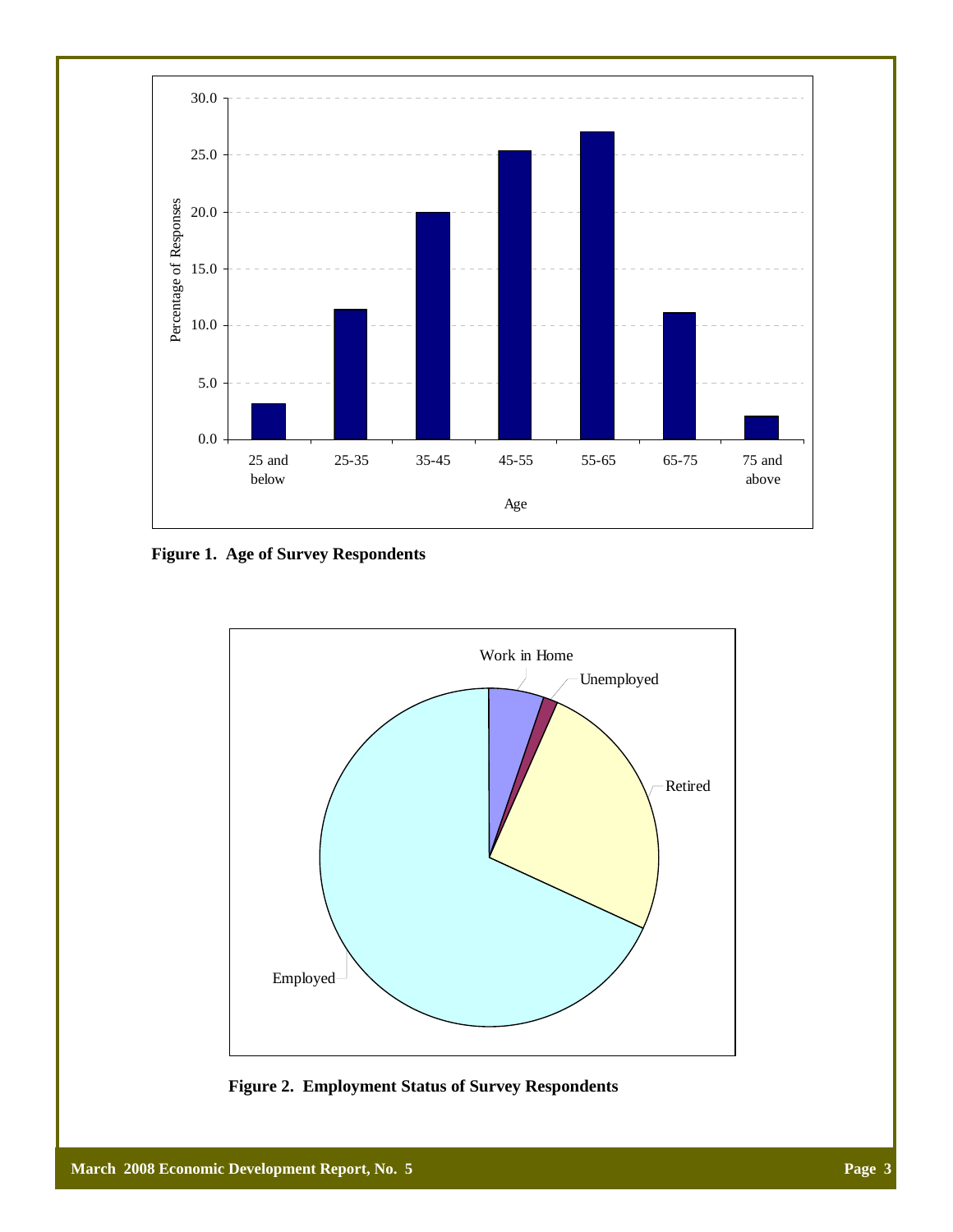

**Figure 3. Household Income of Survey Respondents** 

 Individuals responding to the survey were also highly educated. Thirty-six percent of respondents reported having a graduate or professional degree, while another 31 percent have a Bachelor's degree. A similar proportion of respondents reported finishing high school (16 percent) or a 2 year college degree (17 percent). No respondents reported having less than a high school education. These results were very similar to the education levels found in a 2006 survey of visitors, where 69 percent of respondents had a college degree or higher (Leisure Trends Group 2006).

#### *Attitudes*

 Several questions were included on the survey regarding visitor's attitudes about property ownership and the environment. Since the open space variable is specifically addressing privately-owned working landscapes, respondent's attitudes about property ownership may help to provide additional insights into their willingness to pay for this resource. Visitors to the area were asked four questions related to their attitudes on property management. The first two questions dealt with rights of individuals to do anything they want with their land. The first statement said "I should be able to do anything I want with my land". Overall, most

respondents disagreed with this question, with 49.57 percent of individuals stating that they disagreed or strongly disagreed to the statement (Table 1). A similar response was found to the statement "My neighbors should be able to do anything they want to with their land", with 53.01 percent choosing disagree or strongly disagree. The remaining questions related to property management addressed attitudes about management and property values. Respondents tended to agree that property values depend in part on their neighbor's management, and that neighbors should consider each other's property values when making management decisions. In response to the statement that "My property values depend in part on my neighbor's property management" 94.57 percent of respondents agreed or strongly agreed, while 91.41 percent of respondents agreed or strongly agreed to the statement "Neighbors need to consider each other's property values when managing their property".

 In addition to the questions about attitudes on property management, several statements were presented to examine the respondent's attitudes about the environment. These statements were adapted from the New Environmental Paradigm (NEP), a commonly used set of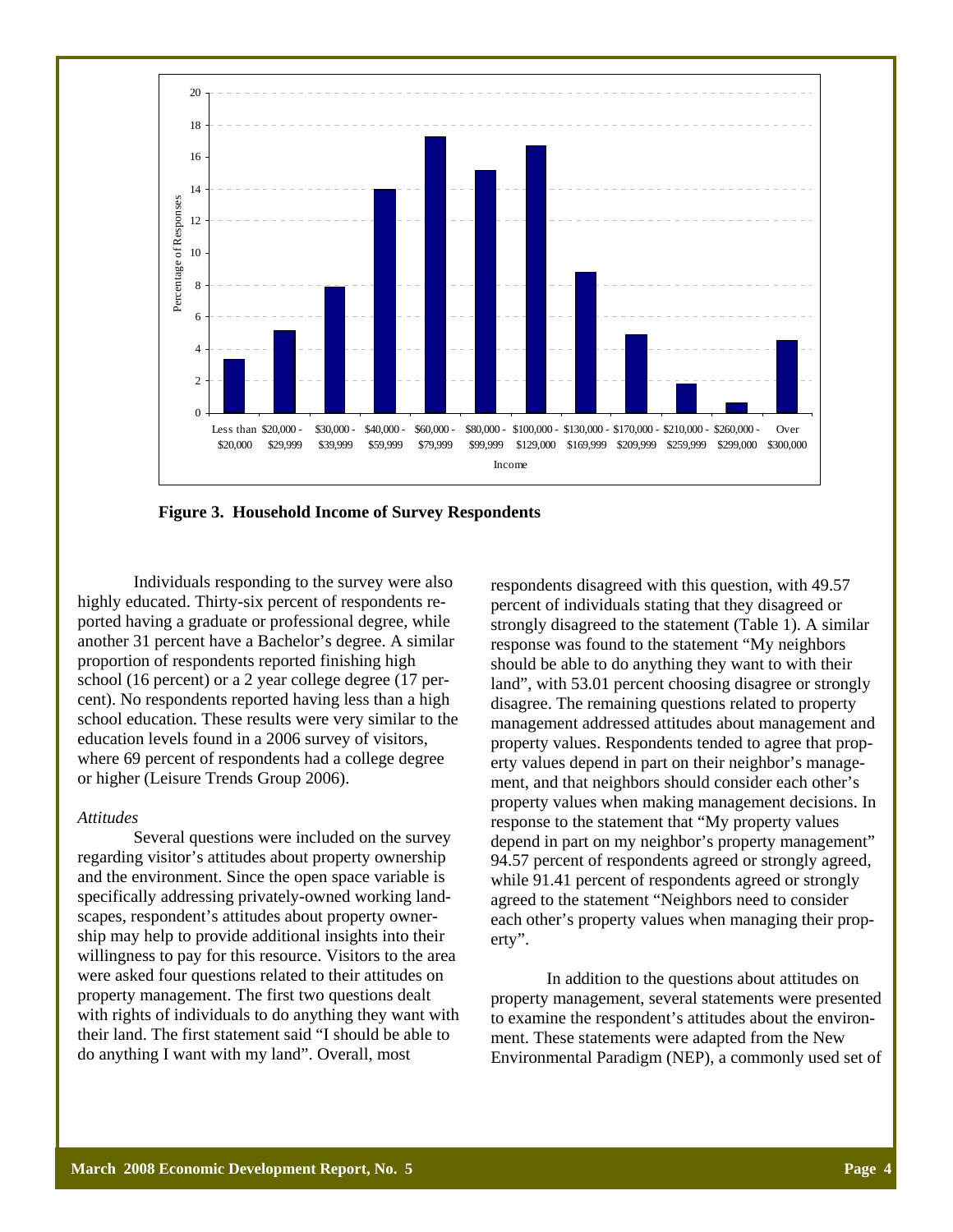

**Figure 4. Education Level of Survey Respondents** 

|  |  |  | <b>Table 1. Attitudes on Property Management</b> |
|--|--|--|--------------------------------------------------|
|--|--|--|--------------------------------------------------|

|                                                                                            | <b>Strongly</b><br>agree | Agree | <b>Neutral</b> | <b>Disagree</b> | <b>Strongly</b><br>disagree | <b>Not</b><br><b>Sure</b> |
|--------------------------------------------------------------------------------------------|--------------------------|-------|----------------|-----------------|-----------------------------|---------------------------|
| I should be able to do anything<br>I want to with my land                                  | 9.17                     | 22.92 | 17.48          | 34.67           | 14.90                       | 0.86                      |
| My neighbors should be able<br>to do anything they want to<br>with their land              | 8.02                     | 22.35 | 15.76          | 34.67           | 18.34                       | 0.86                      |
| My property values depend in<br>part on my neighbor's<br>property management               | 42.57                    | 52.00 | 2.57           | 1.71            | 0.57                        | 0.57                      |
| Neighbors need to consider<br>each other's property values<br>when managing their property | 44.13                    | 47.28 | 5.44           | 2.01            | 0.57                        | 0.57                      |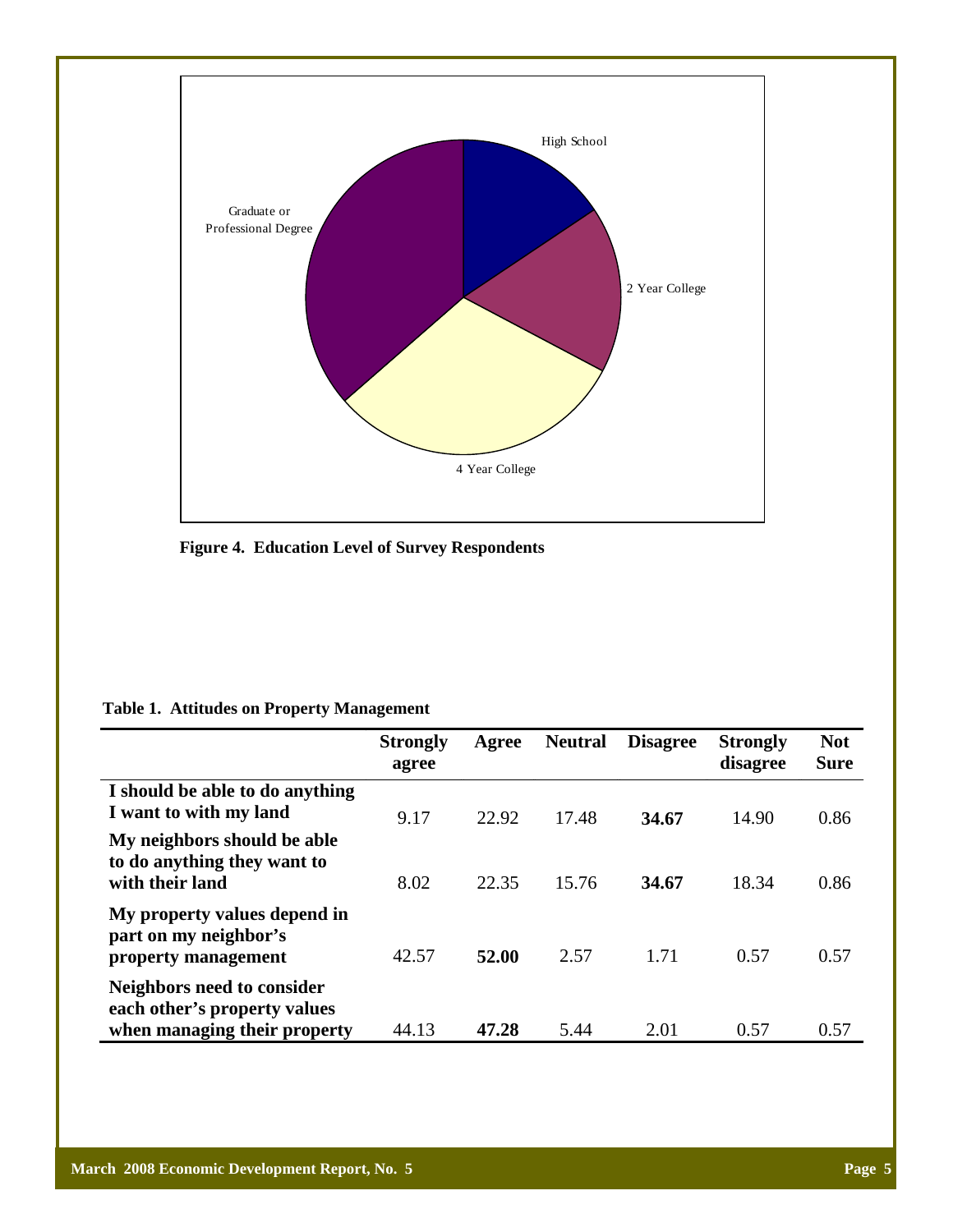statements utilized to measure environmental attitudes. In general, the responses tended to show proenvironment attitudes. The first two statements had a large percentage of support from respondents, with 52 percent strongly agreeing with the statement "The balance of nature is very delicate and easily upset by human activities" and 41 percent strongly agreeing with the statement "Plants and animals have as much right as humans to exist". The remaining three statements are stated in such a way that disagreeing responses would indicate positive environmental attitudes. The majority of respondents disagreed with the statement "Modifying the environment for human use seldom causes serious problems", with 45 percent choosing disagree and an additional 34 percent choosing strongly disagree. Thirty-nine percent of respondents strongly disagreed with the statement "There are no limits for growth for nations like the United States", and another 35 percent disagreed with the statement. The final statement, "Humankind was created to rule over the rest of nature", also had a significant negative response, with 38 percent of respondents choosing strongly disagree and another 24 percent choosing disagree.

### *Trip Information*

 In addition to collecting information about the demographics and attitudes of respondents, detailed information was collected about the respondent's trip to the area, including the importance of various attributes and activities as well as trip expenditures. The first question provided a series of different natural and

human attributes and asked respondents to rank how important each attribute was to their decision to visit Chaffee County. Importance was ranked on a five-point scale ranging from very important to irrelevant. Many of the natural attributes listed were ranked as the most important, with mountain views (78 percent), viewing forested landscapes (65 percent), and rivers, lakes and wetlands (59 percent) having the largest percentage of respondents choosing very important (Table 3). Several other natural attributes were ranked as very important by a large percentage of respondents. Open vistas (56 percent), viewing alpine tundra/flowers (51 percent), wildlife viewing (50 percent), abundant wildlife (48 percent), and valley views (46 percent) were all rated as very important by the largest percentage of respondents. The attributes related more to agriculture were generally ranked as somewhat less important by most respondents. Green pastures/irrigated lands, pastoral landscapes and rural lifestyle were all ranked as important by the largest percentage of respondents, while working farms and ranches were ranked as neither important nor unimportant by the largest percentage of respondents.

 Human attributes tended to be ranked as less important by the majority of respondents. Among these attributes, friendly people and solitude were ranked as the most important, with 47 and 44 percent of respondents, respectively, ranking these attributes as very important. Cultural attributes tend to be ranked somewhat lower than natural attributes, with historic buildings and art museums ranked as important by the largest

|                                                                                   | Strongly<br>agree | Agree | Neutral | Disagree | Strongly<br>disagree | <b>Not</b><br>Sure |
|-----------------------------------------------------------------------------------|-------------------|-------|---------|----------|----------------------|--------------------|
| The balance of nature is very<br>delicate and easily upset by human<br>activities | 52.29             | 36.29 | 6.29    | 4.00     | 0.86                 | 0.29               |
| <b>Plants and animals have as much</b><br>right as humans to exist                | 41.03             | 36.18 | 10.26   | 8.83     | 1.99                 | 1.71               |
| Modifying the environment for<br>human use seldom causes serious<br>problems      | 3.70              | 5.98  | 10.83   | 45.01    | 34.19                | 0.28               |
| There are no limits for growth for<br>nations like the United States              | 2.30              | 9.48  | 10.06   | 35.06    | 39.08                | 4.02               |
| <b>Humankind was created to rule</b><br>over the rest of nature                   | 8.55              | 16.52 | 11.11   | 24.22    | 38.46                | 1.14               |

#### **Table 2. Environmental Attitudes**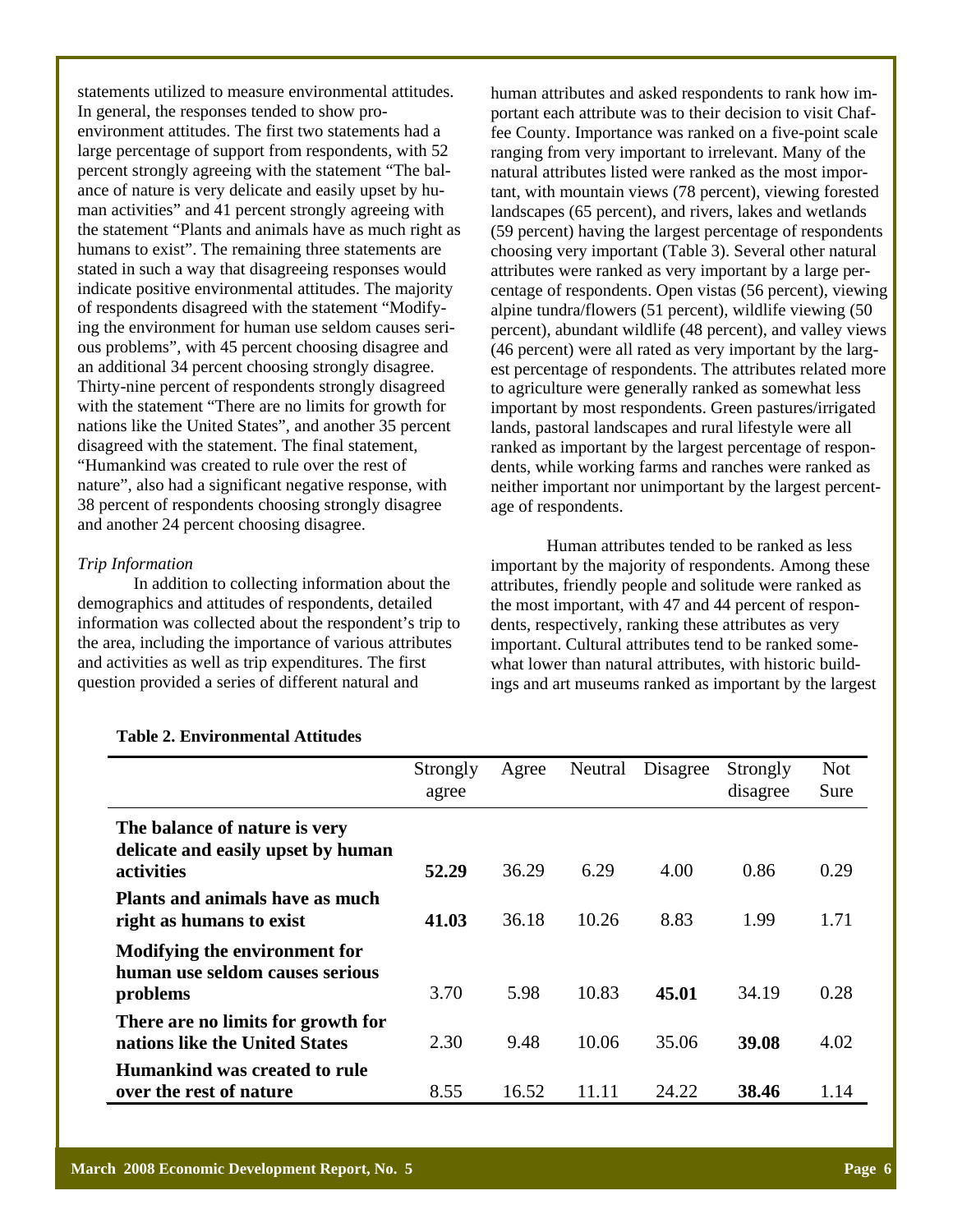|                                                               | Very Im-<br>portant | Important | Neither im-<br>portant nor<br>unimportant | Unimportant | <b>Irrelevant</b><br>(Very unim-<br>portant) |
|---------------------------------------------------------------|---------------------|-----------|-------------------------------------------|-------------|----------------------------------------------|
| Rivers, lakes & wet-                                          |                     |           |                                           |             |                                              |
| lands                                                         | 59.24               | 31.25     | 8.15                                      | 0.54        | 0.82                                         |
| Green pastures/<br>irrigated lands                            |                     |           |                                           |             |                                              |
|                                                               | 25.76               | 32.69     | 30.19                                     | 7.20        | 4.16                                         |
| <b>Abundant wildlife</b>                                      | 48.49               | 37.81     | 11.78                                     | 1.10        | 0.82                                         |
| Viewing alpine tun-                                           |                     |           |                                           |             |                                              |
| dra/flowers                                                   | 51.09               | 35.33     | 10.87                                     | 1.63        | 1.09                                         |
| <b>Mountain views</b>                                         | 78.17               | 19.14     | 2.16                                      | 0.00        | 0.54                                         |
| <b>Viewing forested</b>                                       |                     |           |                                           |             |                                              |
| landscapes                                                    | 65.12               | 27.52     | 6.27                                      | 0.27        | 0.82                                         |
| <b>Open vistas</b>                                            | 55.89               | 33.15     | 9.32                                      | 1.10        | 0.55                                         |
| <b>Pastoral landscapes</b><br>(fields, cattle $\&$<br>horses) |                     |           |                                           |             |                                              |
|                                                               | 27.95               | 34.52     | 29.59                                     | 6.58        | 1.37                                         |
| <b>Valley views</b>                                           | 45.92               | 40.49     | 11.41                                     | 1.63        | 0.54                                         |
| <b>Wildlife viewing</b>                                       | 50.14               | 35.77     | 12.47                                     | 1.08        | 0.54                                         |
| <b>Friendly people</b>                                        | 47.01               | 37.50     | 12.23                                     | 1.90        | 1.36                                         |
| Solitude or lack of                                           |                     |           |                                           |             |                                              |
| crowds                                                        | 44.38               | 40.00     | 13.97                                     | 0.55        | 1.10                                         |
| <b>Rural lifestyle</b>                                        | 29.59               | 37.53     | 26.85                                     | 4.66        | 1.37                                         |
| Working ranches &                                             |                     |           |                                           |             |                                              |
| farms                                                         | 20.82               | 30.41     | 33.42                                     | 11.23       | 4.11                                         |
| <b>Historic buildings</b>                                     | 29.70               | 36.24     | 25.89                                     | 6.27        | 1.91                                         |
| Art museums/                                                  |                     |           |                                           |             |                                              |
| activities                                                    | 13.97               | 37.53     | 31.23                                     | 12.05       | 5.21                                         |
| <b>Nightlife</b>                                              | 3.27                | 13.08     | 32.15                                     | 28.61       | 22.89                                        |
| <b>High quality restau-</b>                                   |                     |           |                                           |             |                                              |
| rants                                                         | 13.66               | 37.43     | 30.33                                     | 13.93       | 4.64                                         |
| <b>High quality lodg-</b>                                     |                     |           |                                           |             |                                              |
| ing                                                           | 8.22                | 33.42     | 35.89                                     | 14.79       | 7.67                                         |
| <b>Affordable lodging</b><br>General afforda-                 | 23.90               | 42.86     | 19.78                                     | 8.24        | 5.22                                         |
| bility                                                        | 28.07               | 52.04     | 12.53                                     | 4.36        | 3.00                                         |
| <b>Health care access</b>                                     | 16.39               | 31.97     | 29.78                                     | 12.30       | 9.56                                         |

**Table 3. Importance of Attributes in Decision to Visit Chaffee County**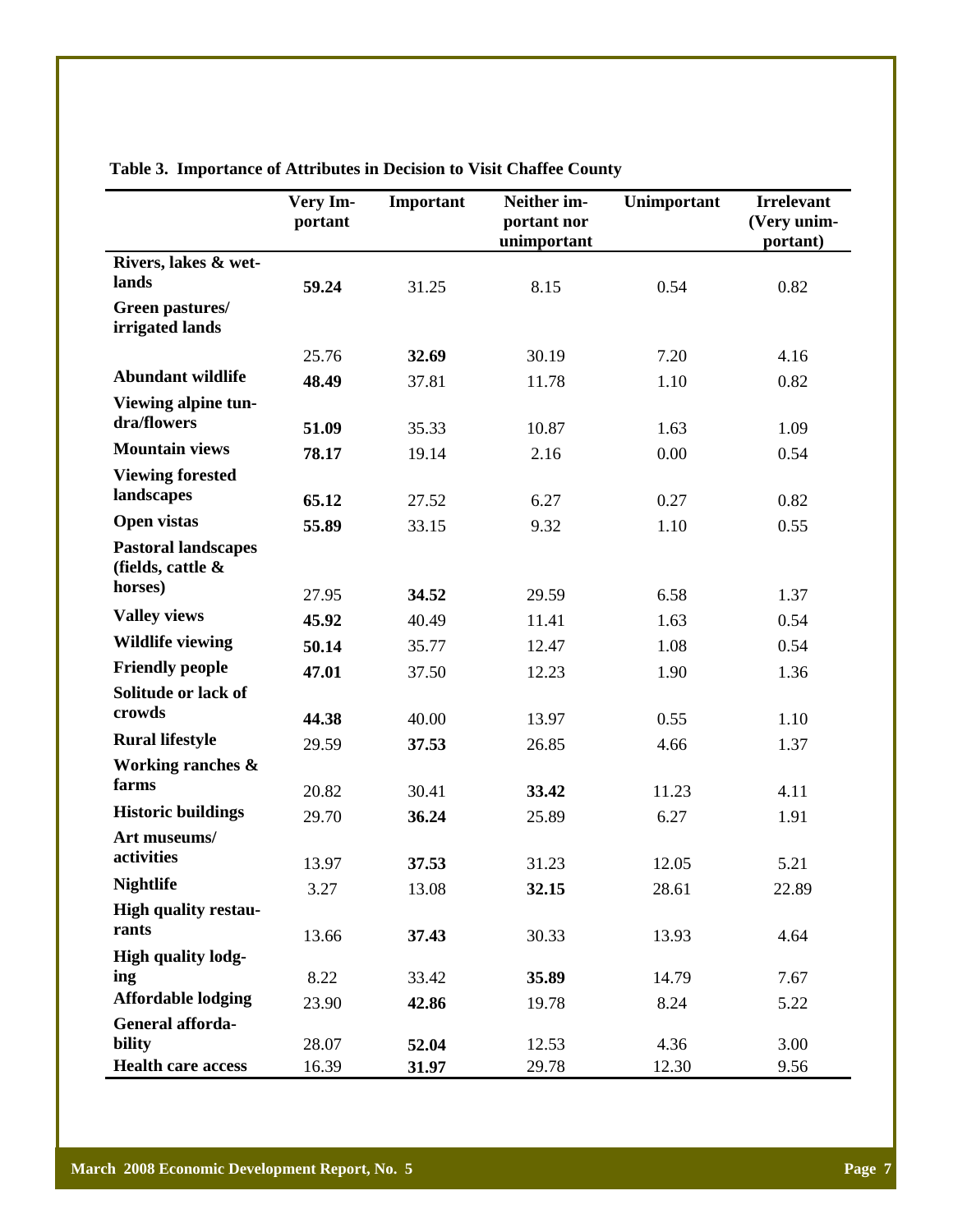percentage of respondents. Affordability ranks higher than quality when considering lodging for the majority of respondents. Forty-three percent of respondents ranked affordable lodging as important, while 36 percent of respondents ranked high quality lodging as neither important nor unimportant. General affordability was ranked as important by 52 percent of respondents. Restaurants and nightlife were less important to most respondents than many other attributes, with 37 percent of respondents considering high quality restaurants as important, and 32 percent of respondents ranking nightlife as neither important nor unimportant.

 Respondents were also asked to select the activities that they participated in during their most recent trip to Chaffee County. As shown in Figure 5, the most common activities included hiking and walking, driving for pleasure, sightseeing and photography, wildlife viewing, camping, and alpine tundra and flower viewing. Other activities that were selected by a large number of respondents included picnicking, visiting historic sites, going to hot springs, and fishing.

 Survey respondents were also asked the number of trips they have taken to Chaffee County in the past year. Most respondents made a relatively low number of trips, with an average of 6 trips in the past year over the entire sample. The majority of respondents had only made one trip to Chaffee County in the past year, with 47 percent of the respondents stating that they had made one trip. Seventy-eight percent of respondents had spent 14 days or less in Chaffee County over the past year, with an average of 14 days across the sample.

 Respondents were also asked about the characteristics of their current trip to Chaffee County. Approximately 25 percent of the respondents were taking a day trip to Chaffee County (spending 24 hours or less in the county), while another 22 percent were weekend visitors (spending less than three days but more than one day in the county). The majority of visitors were spending a week or less in the county, with 84 percent of all respondents staying 7 days or less. Most visitors were traveling in small groups, with 56 percent of respondents traveling in a group of two or by themselves. The remaining



**Figure 5. Participation in Different Activities by Survey Respondents**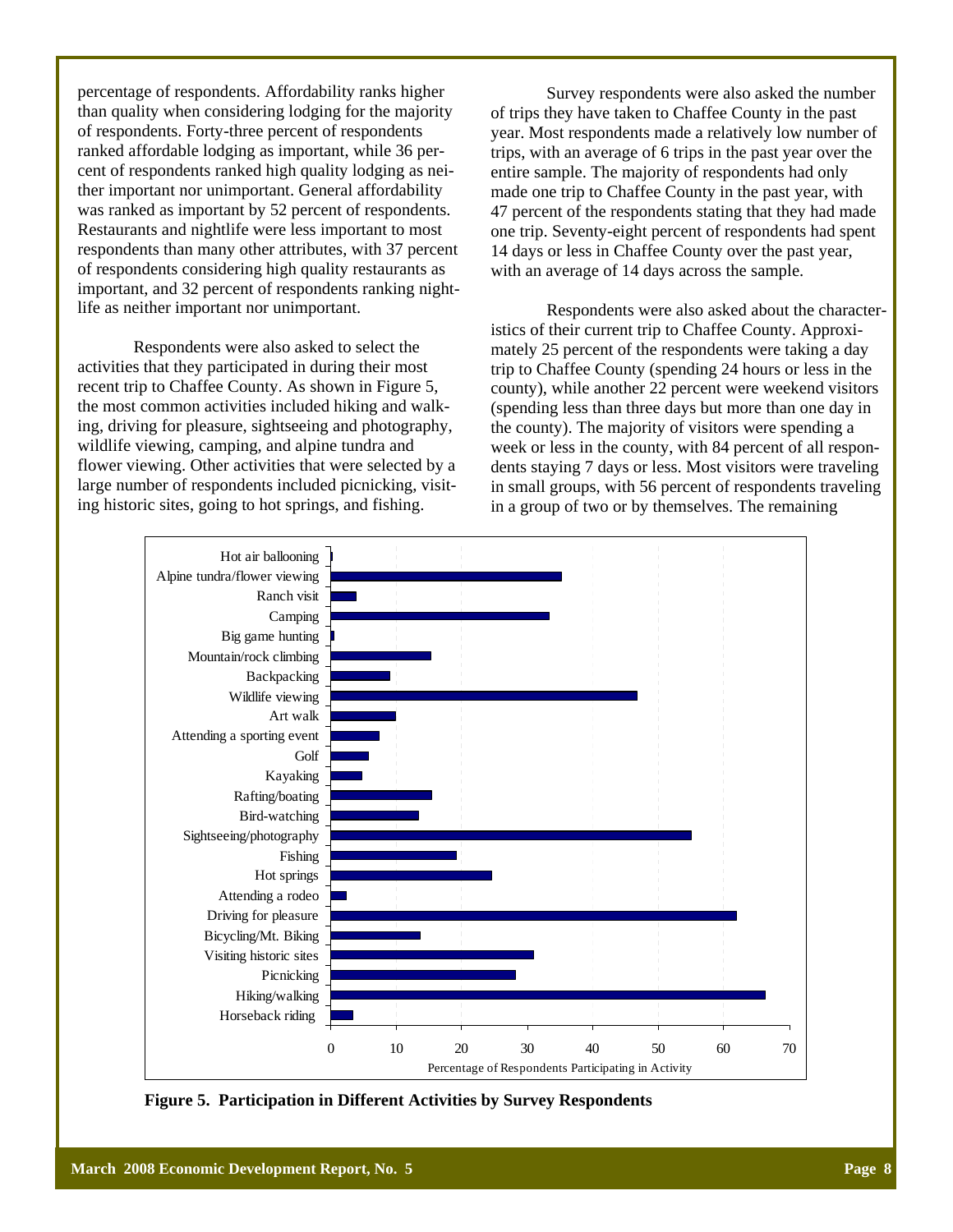respondents were also traveling in relatively small groups with 91 percent of all respondents traveling in a group of six or fewer people.

 Most respondents stated that Chaffee County was their sole destination (Figure 6). Fifty-nine percent of all respondents said Chaffee County was their sole destination, 16 percent said visiting Chaffee County was the primary purpose of their trip, 17 percent said it was one of many equally important reasons for their trip, and 8 percent of respondents said it was just an incidental stop on a trip to another destination. Most survey respondents traveled 200 miles or less to reach Chaffee County (Figure 7). Thirty-seven percent of respondents traveled between 100 and 200 miles, while another 15 percent traveled between 50 and 100 miles to reach Chaffee County. Forty-three percent of respondents traveled over 200 miles to reach their destination. The mean travel time for respondents was 7.36 hours and the median travel time was 3 hours.

 In order to help assess the economic impact of tourists in Chaffee County, survey respondents were asked about their expenditures while in Chaffee County. They were asked to provide their estimated expenditures during the trip for several different categories including travel, lodging, food and drink, outdoor recreation fees, other retail purchases and gifts, and other expenditures not specifically mentioned in another category. The visitors were asked to provide the total amount spent in each category during their entire trip for themselves or their group. Total expenditures per group for the entire trip are shown in the second column of Table 4. The mean expenditure values were found for each of the categories and summed together to find the mean total expenditures per trip of \$796. Based on these mean dollar values, lodging, travel, and food and drink were found to be the largest categories of expenses; all having values over \$150.



**Figure 6. Reason for Visiting Chaffee County**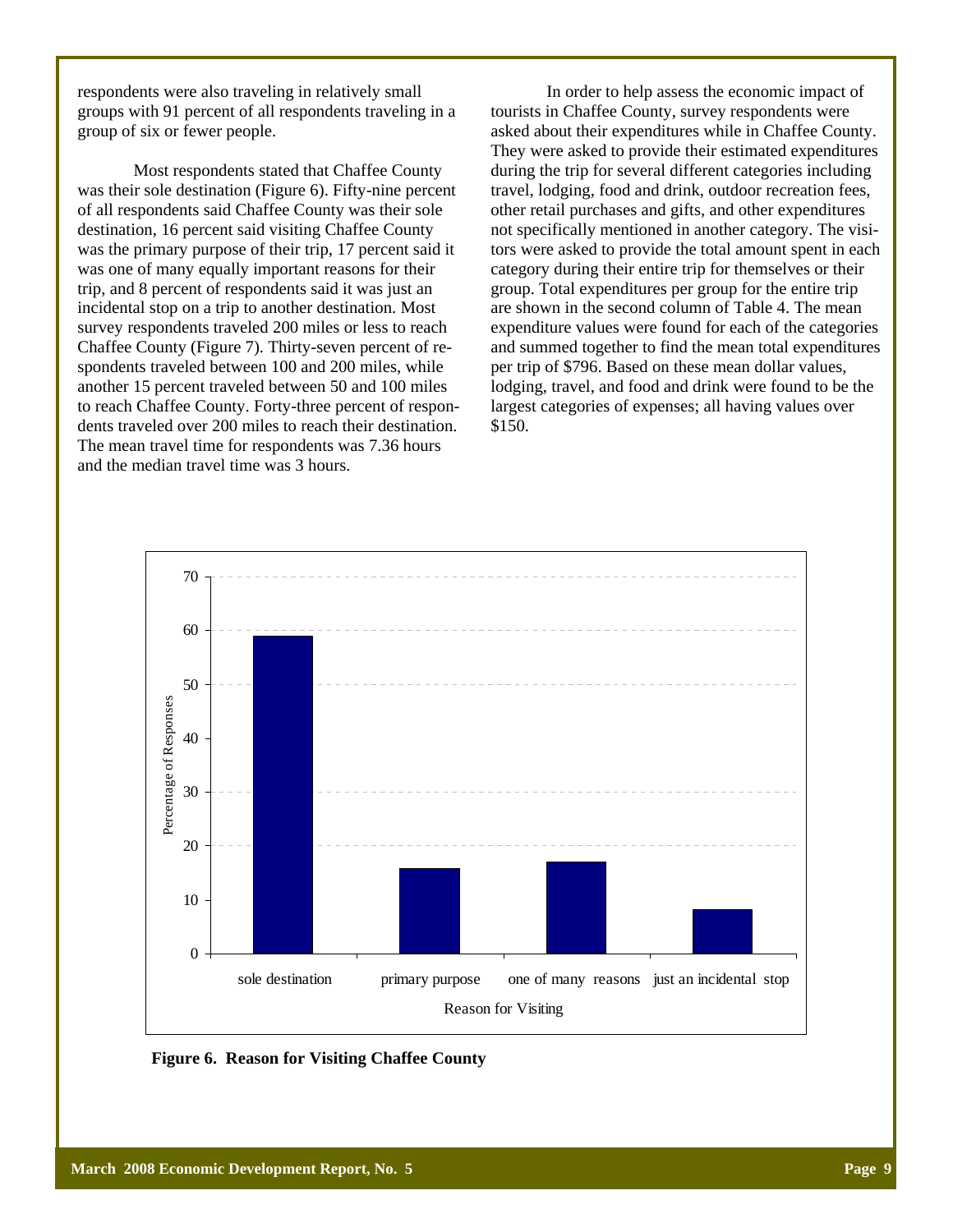

**Figure 7. Travel Distance to Chaffee County** 

|                                | Per Group Per<br><b>Trip</b> | Per Person Per<br><b>Trip</b> | Per Person Per Trip<br>Day |
|--------------------------------|------------------------------|-------------------------------|----------------------------|
| <b>Expenditure Category</b>    | (Mean Value)                 | (Mean Value)                  | (Mean Value)               |
| Travel expenses                | \$165.64                     | \$79.99                       | \$30.15                    |
| Lodging                        | \$182.68                     | \$86.27                       | \$19.13                    |
| Food and Drink                 | \$163.67                     | \$83.58                       | \$28.39                    |
| <b>Outdoor recreation fees</b> | \$63.35                      | \$25.68                       | \$7.92                     |
| Other retail purchases/gifts   | \$131.72                     | \$64.72                       | \$17.03                    |
| <i>Other</i>                   | \$88.64                      | \$45.74                       | \$8.00                     |
| <b>Total</b> (of mean values)  | \$795.70                     | \$385.98                      | \$110.62                   |

| Table 4. Tourist Expenditures in Chaffee County |  |  |  |  |
|-------------------------------------------------|--|--|--|--|
|-------------------------------------------------|--|--|--|--|

 The total expenditure data was then used along with other information collected (the number of people in the group and the number of days spent on the trip) to calculate the amount spent per person for the entire trip, and the amount spent per person per trip day (shown in columns 3 and 4 of Table 4). When calculated as expenditures per person, lodging was again

the biggest expense at an average of \$86 per person, followed by food and drink at approximately \$84, and travel at \$80. Total per person expenditures were found to be around \$386 per trip. When expenditures are calculated on a daily basis, tourists are found to spend around \$111 per day on average, of which \$30 is spent on travel, \$28 on food and drink, \$19 on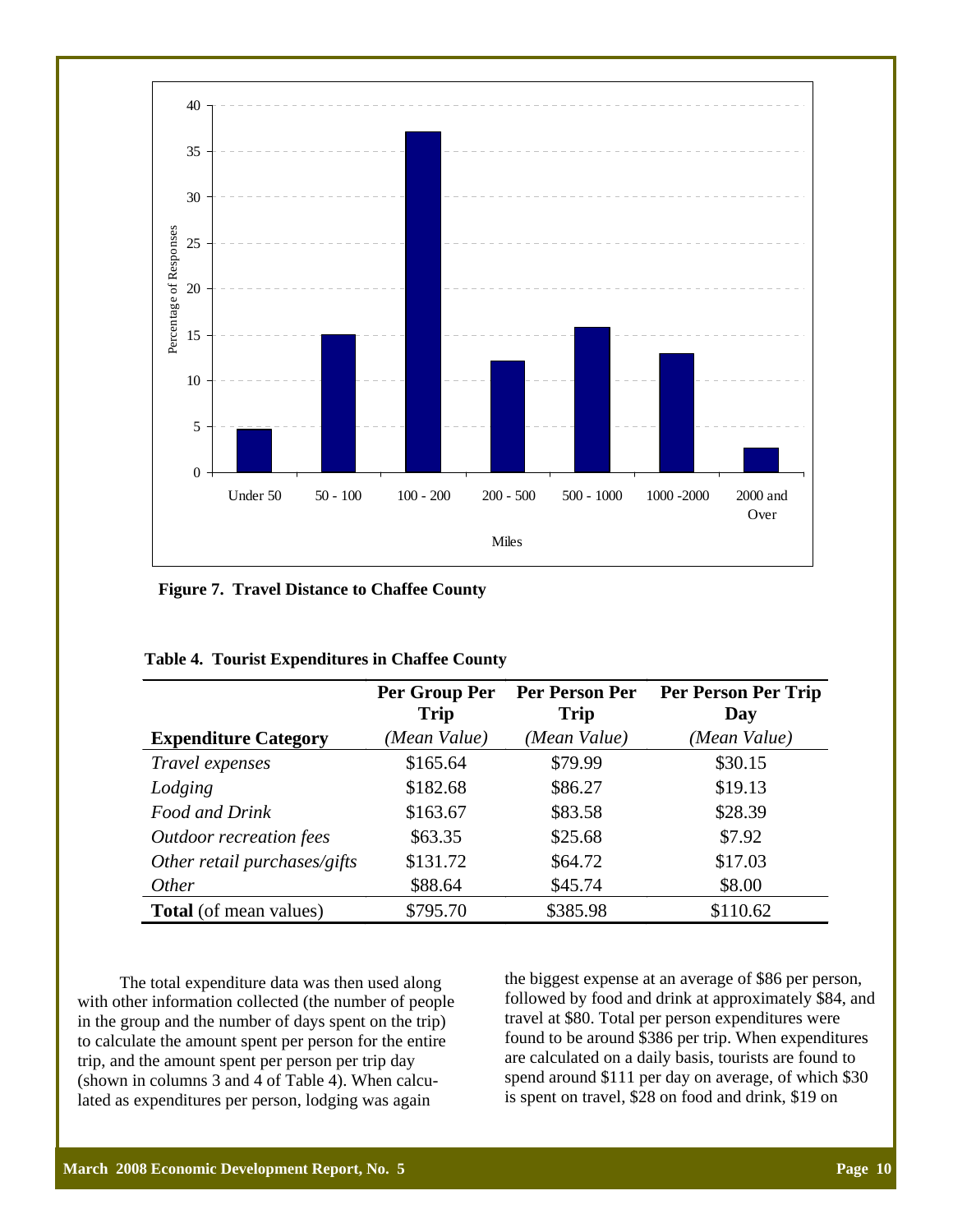lodging, \$17 on retail purchases/gifts, and the remaining \$16 was spent on outdoor recreation fees and other items.

### *Willingness to Pay and Contingent Behavior*

 In order to determine what might happen to tourism if conditions in Chaffee County were to change, respondents were asked several questions about how their visitation and expenditures might change with changes in various aspects of their visit. Respondents were asked about increased costs as well as specific changes in the natural environment. The first change addressed is how the respondent's behavior would change if the costs of their trip were to change due to increases in travel costs, such as gasoline and related expenses. Respondents were asked if they would still have made the visit to Chaffee County if their expenses were to increase by a given amount. The bid amounts were randomly selected bid from among 12 different alternatives (\$1, \$5, \$10, \$25, \$50, \$75, \$100, \$150, \$200, \$300, \$400, and \$500). The percentage of respondents stating that they would still visit with the price increase declined with larger increases in price (Figure 8). Bid values between \$1 and \$50 had over 90 percent of respondents stating that they would still visit, the percentage that would still visit declines with values over \$50, to the lowest percentage agreement of 28 percent for the \$500 bid.

#### **Local Working Landscapes**

 In order to determine how a decrease in the amount of ranchlands would affect tourists' trips to Chaffee County, respondents were asked how their visitation might change if current ranchlands were converted to more urban uses. First, respondents were presented with a description of the current situation in the county and a definition of working landscapes. They were then presented with a scenario that described a situation in which the amount of local working landscapes decreased but local water quality remained the same. The surveys were randomly assigned one of three different levels of decrease in working landscapes, 25 percent, 50 percent, and 75 percent, in order to see how different levels of change would impact the responses. Based on the scenario presented to them, the respondents were asked how the number of trips taken per year would change given the change in land use. If they stated that they would make more or fewer trips, they were asked by how many trips their behavior would change. Figure 9 shows the responses for the different levels of land use change. With a 25 percent decrease in working landscapes, only 16 percent of respondents indicated that they would visit Chaffee County fewer times per year, and no one indicated that this change would result in more visits per year. The results were very similar for the scenario with a 50 percent decrease in working landscapes, with 17 percent of respondents stating they would come fewer



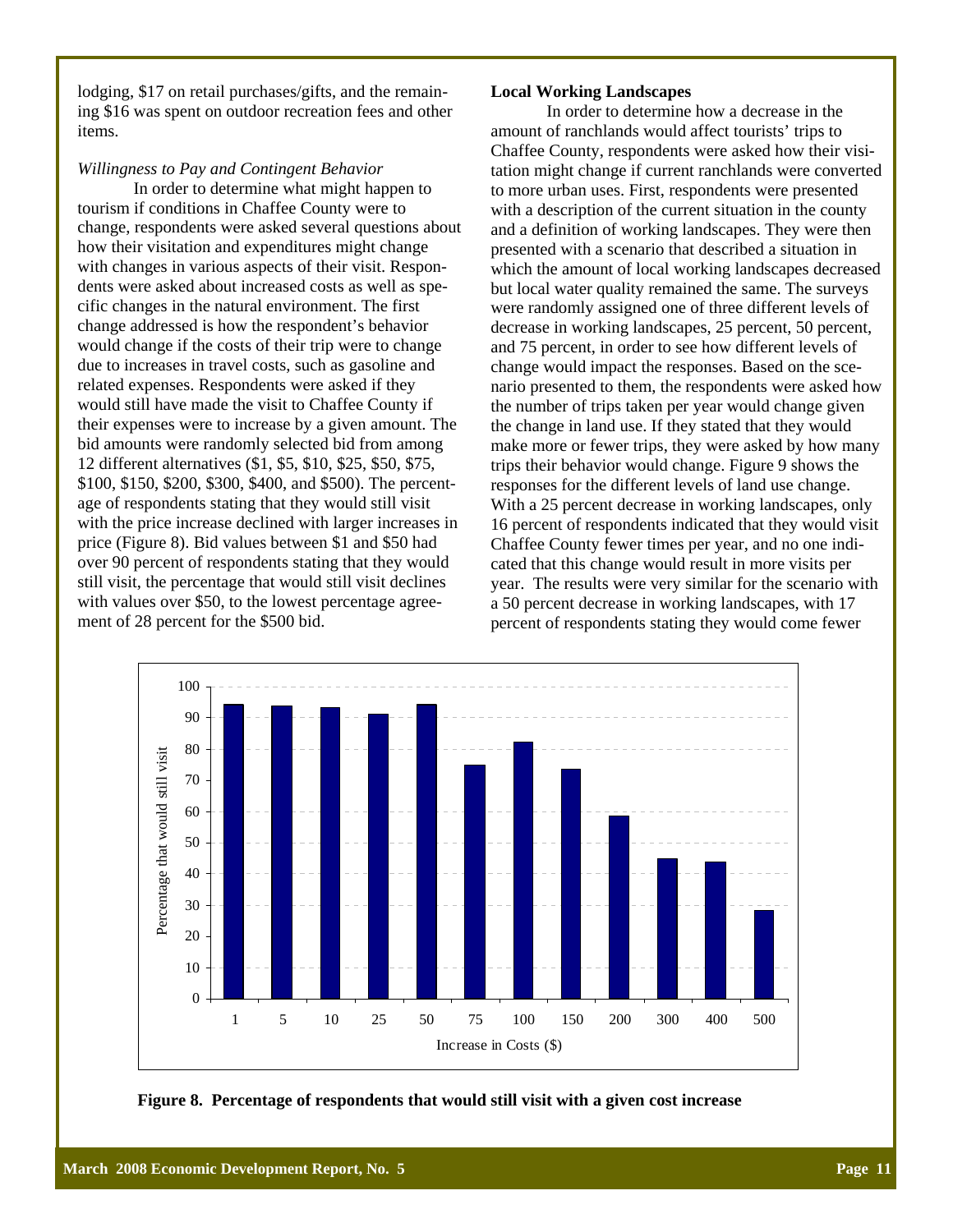

**Figure 9. Change in Visitation for Different Levels of Decrease in Working Landscapes** 

times per year and 1 percent saying they would come more times per year. A 75 percent decrease in working landscapes resulted in a greater behavioral change, with 28 percent of respondents indicating they would come fewer times per year and 3 percent saying they would visit more times per year. The mean decrease in number of trips per year were 1.8, 2.9, and 1.9 for 25 percent, 50 percent, and 75 percent change in working landscapes, respectively. The mean increase in number of trips per year was 2.5 (this was only reported for the case of 75 percent decrease in open space).

 Using the information on reported changes in visitation from the survey and estimates of total summer visitation, we can project the approximate aggregate economic impact for the county due to change in visitation. Although direct published estimates of total summer visitation in Chaffee County are not available, we can arrive at an estimate of the total number of summer visitors based on the total amount of travel spending in Chaffee County. A recent report of the economic impact of tourism in Colorado reports that travel spending in Chaffee County in 2005 totaled \$45.1 million (Dean Runyon Associates 2006). Dividing this number by our average estimated expenditures per person per trip of \$385.95, we can estimate the total annual visitation in Chaffee County of 116,855 individuals. Based on previous research that indicates 86 percent of Chaffee County tourists visit during the summer months (Leisure Trends Group 2006), we can estimate summer visitation of 100,495.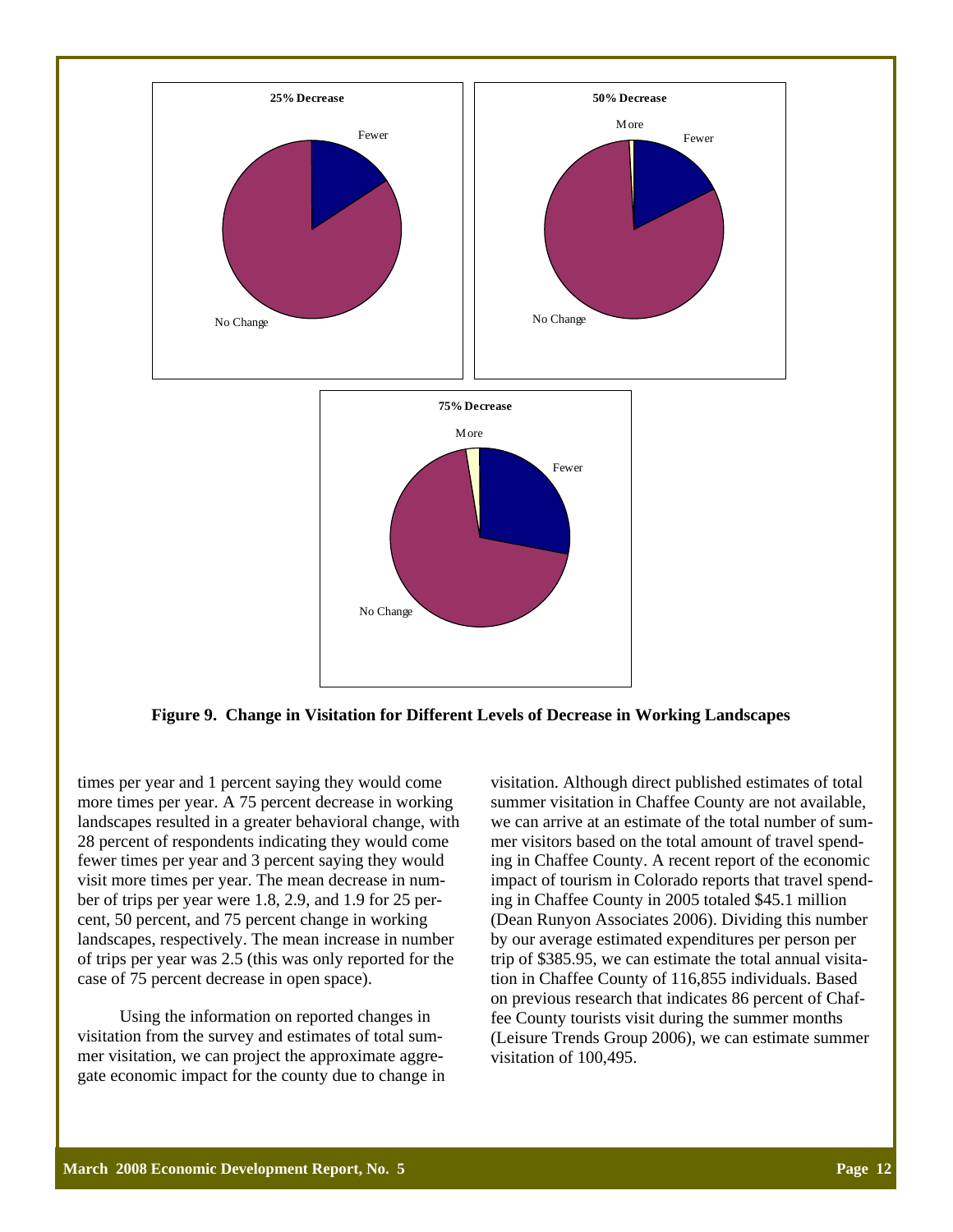We can then project the local average economic impact of change in visitation by multiplying the mean change in expenditures per trip day by the total estimated number of summer visitors. Using the mean projected change in visitation (number of trips) and the percentage of tourists indicating that they would change their current level of visitation as shown in Table 5, we can calculate the average economic impact for the estimated number of summer visitors for the various levels of change in open space. We obtain an average aggregate economic impact of \$3.77 million across all three levels of change in open space, with values ranging from \$1.87 million for a 25 percent decrease in working landscapes to approximately \$7.1 million for a 75 percent decrease.

 In addition to the question asking if the individual's visitation would change with a change in the amount of local working landscapes, another question was asked to determine their willingness to pay to avoid the quality change. This question followed the question about behavior change and asked respondents to state their willingness to pay to avoid the decrease in working landscapes if they stated they would visit less often or the same amount with the land use change. Respondents were provided 12 different dollar amounts (\$0, \$5, \$10, \$25, \$50, \$75, \$100, \$150, \$200, \$300, \$400, and \$500) and asked to choose the one that revealed the maximum increase in total costs per person per trip they would be willing to pay to ensure that the scenario described did not occur. Figure 10 shows the percentage of respondents that chose each amount for the three different levels of land use change. The

mean willingness to pay value for a 25 percent decrease in local working landscape area is \$59.61, \$42.80 for a 50 percent decrease, and \$66.55 for a 75 percent decrease.

Using the estimate of summer visitors to Chaffee County described previously, we can extrapolate the willingness to pay values to total visitor population. Using the combined average mean willingness to pay for all three options (25, 50 and 75 percent decrease) of \$56.00, we can estimate a total willingness to pay for the entire tourist population of \$5.6 million. Calculating the total willingness to pay for the three different mean values, we see a range from approximately \$4.3 million to \$6.7 million (Table 6). One should note that these estimates should be viewed as a lower bound estimate of the total willingness to pay since the mean willingness to pay values reported are *per trip* values. The estimates reported here are assuming one trip per individual.

#### **Water Quality**

 A second scenario was presented to respondents that had a change in water quality with no change in local working landscapes, in order to determine the impact of potential changes in water quality on visitors' behavior. Water quality was described using three categories based on the type of activity that is safe in that quality of water. The three categories include swimmable water which is safe to swim in and ingest in small amounts, fishable water which is sufficient quality for trout and other game fish to survive but not safe for swimming, and boatable water which is safe for boating and sailing but not for swimming or fishing (Figure 11).

## **Table 5. Aggregate Economic Impact from Change in Visitation due to a Decrease in Working Landscapes**

|                                     | Change in Working Landscape Area |             |             |             |
|-------------------------------------|----------------------------------|-------------|-------------|-------------|
|                                     | 25%                              | 50%         | <b>75%</b>  | Average     |
| Mean Change in Visitation (Days)    | 1.05                             | 1.09        | 2.28        | 1.7         |
| Mean Expenditures per Trip Day      | \$110.62                         | \$110.62    | \$110.62    | \$110.62    |
| Decrease in Expenditures per Person | \$116.15                         | \$120.58    | \$252.21    | \$184.74    |
| Percentage of Visitors Changing     |                                  |             |             |             |
| <b>Visits</b>                       | 16%                              | 17%         | 28%         | 20%         |
| <b>Total Visitors</b>               | 100,495                          | 100,495     | 100,495     | 100,495     |
| <b>Aggregate Economic Impact</b>    | \$1,867,615                      | \$2,059,935 | \$7,096,938 | \$3,774,880 |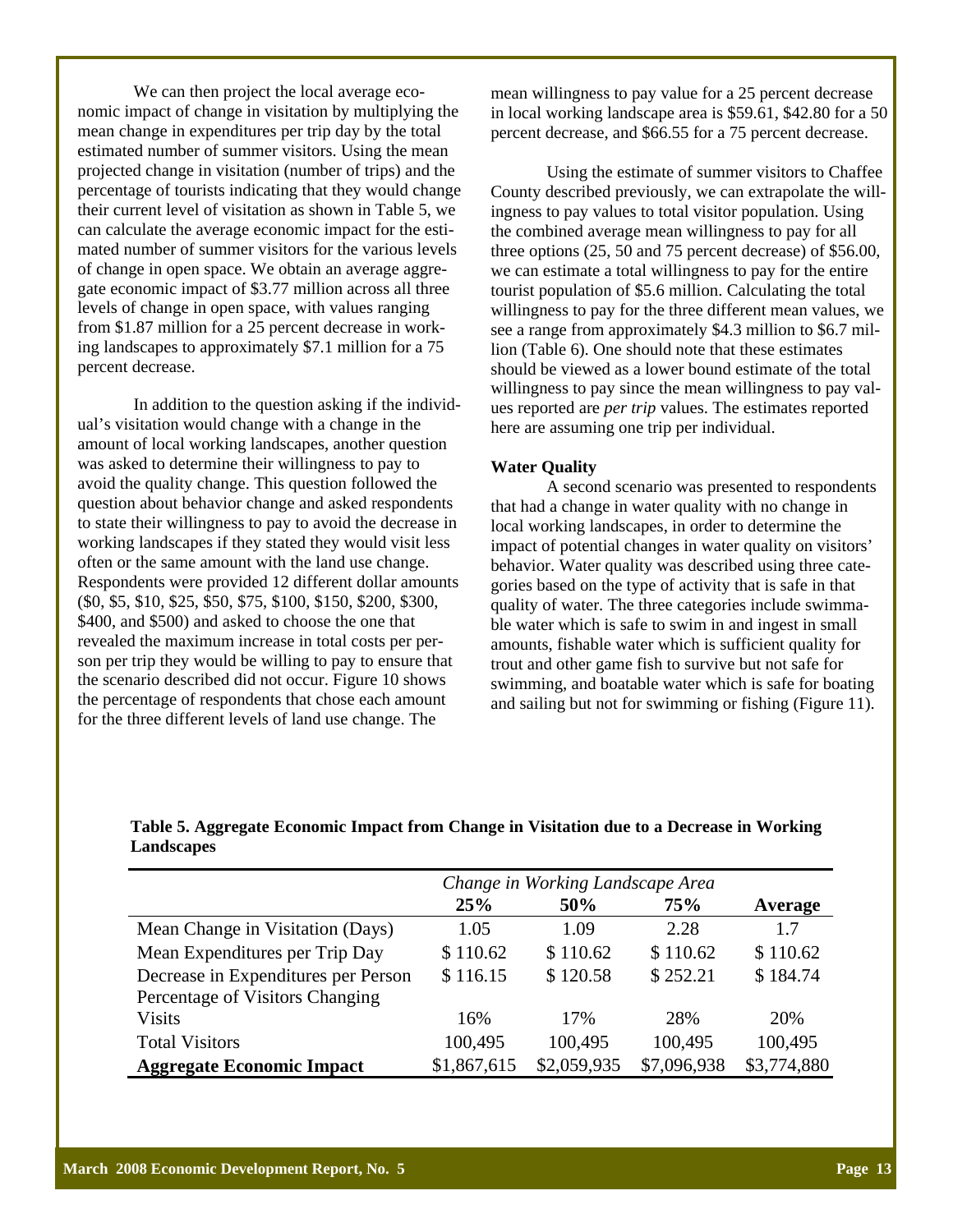

**Figure 10. Visitors' Willingness to Pay to Avoid a Decrease in Local Working Landscapes** 

|  | Table 6. Aggregate Willingness to Pay to Avoid Decrease in Working Landscapes |  |  |  |
|--|-------------------------------------------------------------------------------|--|--|--|
|  |                                                                               |  |  |  |

|                      |             | Change in Level of Working Landscapes |             |             |  |  |  |
|----------------------|-------------|---------------------------------------|-------------|-------------|--|--|--|
|                      | 25%         | 50%                                   | 75%         | Average     |  |  |  |
| Mean WTP             | \$59.61     | \$42.80                               | \$66.55     | \$56.00     |  |  |  |
| Number of Visitors   | 100,495     | 100,495                               | 100,495     | 100,495     |  |  |  |
| <b>Aggregate WTP</b> | \$5,990,507 | \$4,301,186                           | \$6,687,942 | \$5,627,720 |  |  |  |



**Figure 11. Water Quality Categories**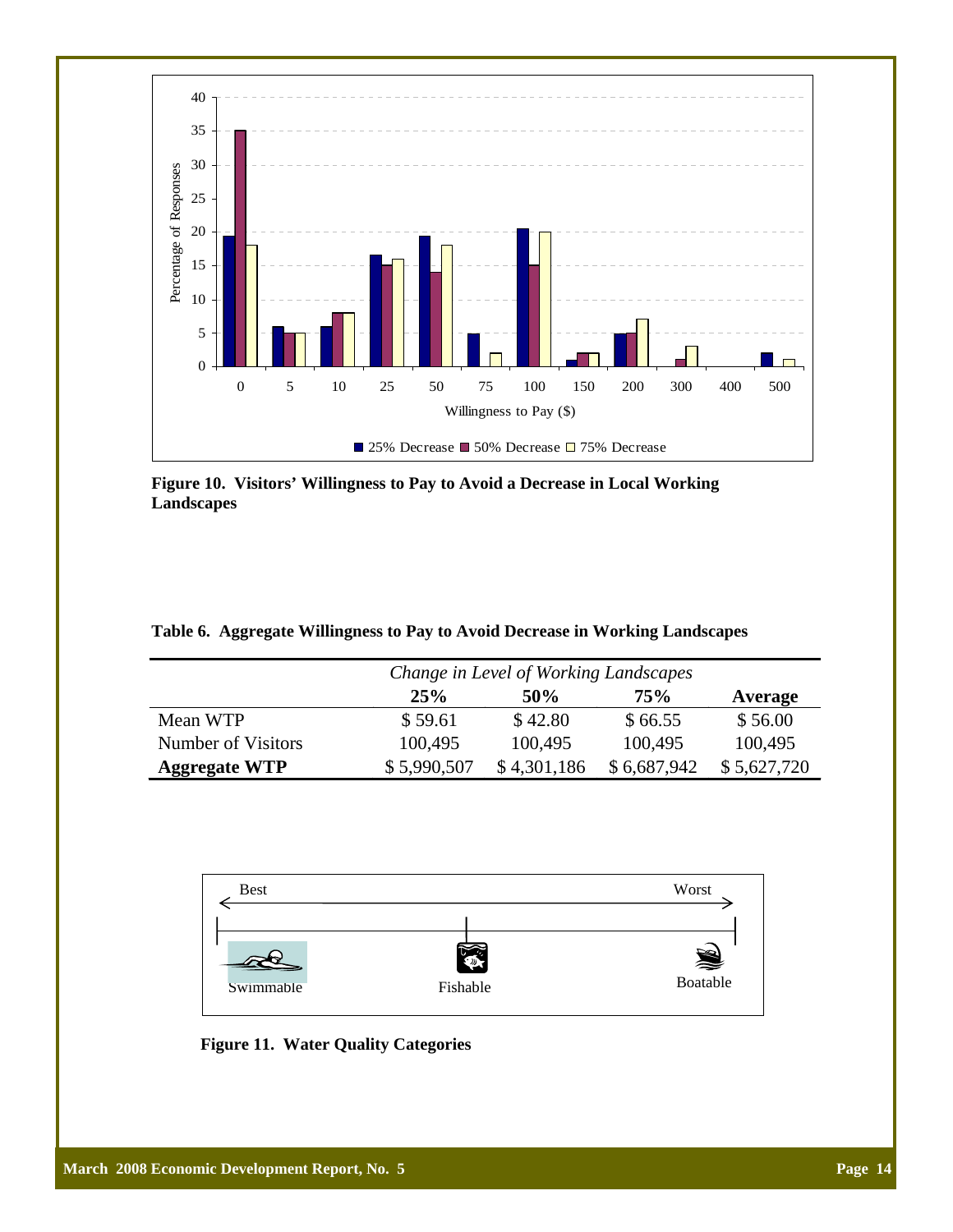Respondents were first presented with a description of the condition of water quality in the upper Arkansas River. Currently, water quality in most parts of the river is considered to be swimmable. This scenario described a situation in which water quality declines from the current level to one of two randomly selected quality levels – either fishable or boatable. As in the previous scenario, respondents were first asked how the number of trips taken would change for the situation described in the scenario. In the case where water quality described as changing from swimmable to fishable, 34 percent of respondents stated that they would take fewer trips to Chaffee County per year (Figure 12). When the decline was described as changing from swimmable to only boatble, a larger percentage of respondents indicated that they would change their behavior, with 43 percent of individuals saying that they would take fewer trips per year. The change

in the number of trips taken per year was approximately the same for both levels of water quality change, with changes to boatable and fishable water quality resulting in an average of around 2.7 fewer trips per year.

 Projected aggregate economic impacts incurred due to the change in water quality can be calculated based on aggregate summer visitation numbers using a similar methodology as that shown in the previous section for local working landscapes. Using mean values for the change in visitation (trip days) and expenditures (per trip day), the economic impact can be calculated based on the percentage of total summer visitors changing their behavior. The average impact across different levels of water quality change (including both fishable and boatable) was approximately \$14.4 million, with a values ranging from \$7.1 million to \$22.4 million for varying levels of change in water quality (Table 7).



**Figure 12. Change in Visitation for Different Levels of Water Quality** 

## **Table 7. Aggregate Economic Impact from Change in Visitation due to a Decrease in Water Quality**

|                                       | Change in Water Quality |                 |              |  |  |
|---------------------------------------|-------------------------|-----------------|--------------|--|--|
|                                       | <b>Fishable</b>         | <b>Boatable</b> | Average      |  |  |
| Mean Change in Visitation (Days)      | 1.87                    | 4.69            | 3.37         |  |  |
| Mean Expenditures per Trip Day        | \$110.62                | \$110.62        | \$110.62     |  |  |
| Decrease in Expenditures per Person   | \$206.86                | \$518.81        | \$372.79     |  |  |
| Percentage of Visitor Changing Visits | 34%                     | 43%             | 39%          |  |  |
| <b>Total Visitors</b>                 | 100,495                 | 100,495         | 100,495      |  |  |
| <b>Aggregate Economic Impact</b>      | \$7,068,034             | \$22,419,164    | \$14,423,436 |  |  |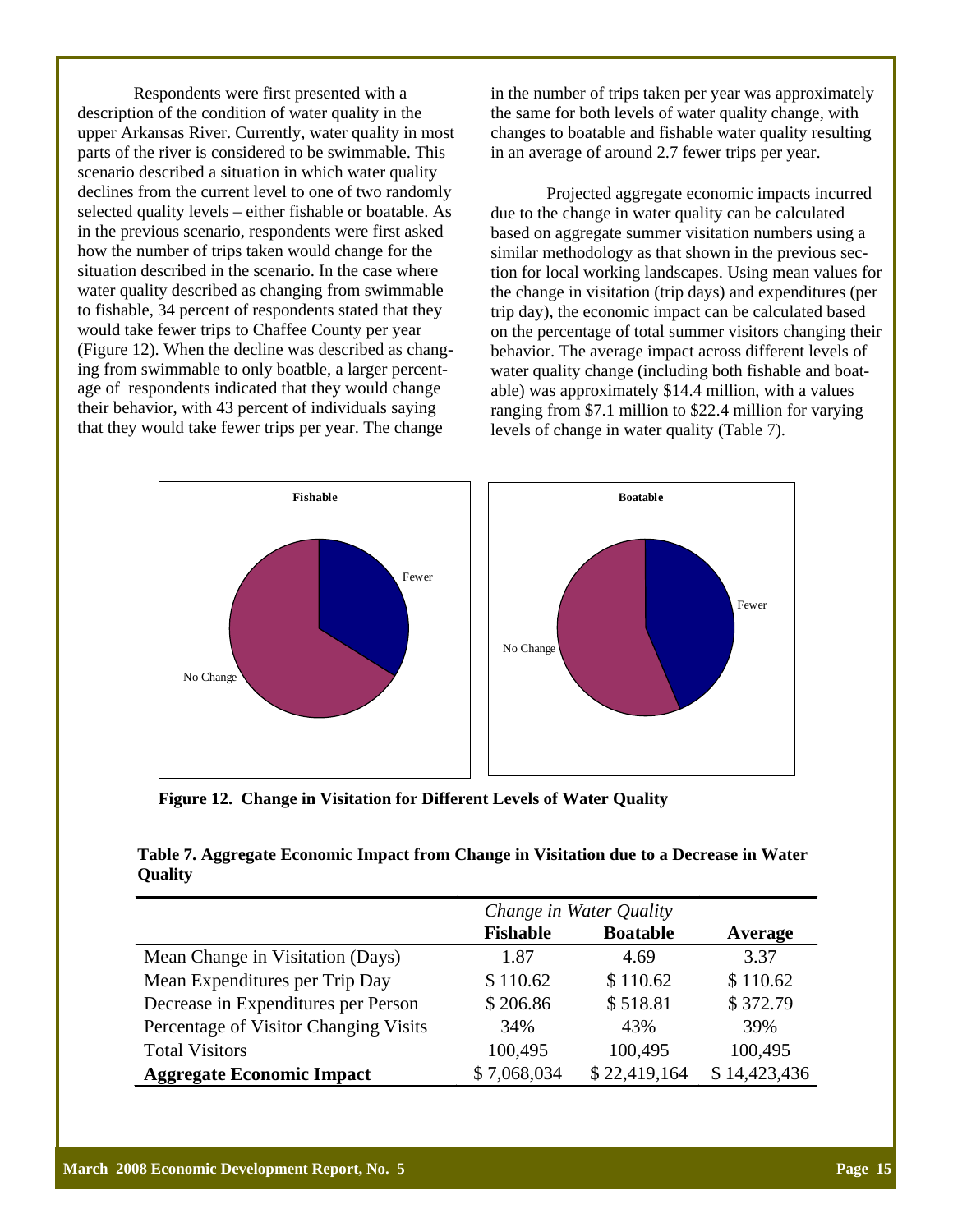After the respondents were asked about how their behavior would change with the change in quality, they were presented with another question asking their willingness to pay to avoid the change in water quality. As in the previous scenario, respondents were asked to respond to the question if they said they would take fewer or the same amount of trips, and were provided 12 different dollar amounts (\$0, \$5, \$10, \$25, \$50, \$75, \$100, \$150, \$200, \$300, \$400, and \$500) from which they chose the one that revealed the maximum increase in total costs per person per trip they would be willing to pay to ensure that the scenario did not occur. Figure 13 shows the percentage of respondents that chose each of the different payment amounts for their willingness to pay. Overall, the willingness to pay to avoid a decrease to a boatable water quality level was higher,

with a mean willingness to pay of \$72.40. The mean willingness to pay to avoid a decrease to fishable water quality was \$45.14.

 An aggregate willingness to pay can be calculated for water quality as was shown for working landscapes in the previous section. Taking an average of the mean willingness to pay for the fishable and boatable scenarios, we find a mean willingness to pay of \$59.00 per person per trip. Based on the estimated number of summer tourists to Chaffee County, we estimate an aggregate willingness to pay of \$5.9 million to avoid a decrease in water quality. Using the individual means for a decrease to fishable and boatable water, we estimate a range in aggregate willingness to pay from approximately \$4.5 million to \$7.3 million (Table 8).



**Figure 13. Visitors' Willingness to Pay to Avoid a Decrease in Water Quality** 

|  |  |  |  | Table 8. Aggregate Willingness to Pay to Avoid Decrease in Water Quality |  |  |
|--|--|--|--|--------------------------------------------------------------------------|--|--|
|--|--|--|--|--------------------------------------------------------------------------|--|--|

|                      | Change in Water Quality |                 |             |  |  |
|----------------------|-------------------------|-----------------|-------------|--|--|
|                      | <b>Fishable</b>         | <b>Boatable</b> | Average     |  |  |
| Mean WTP             | \$45.14                 | \$72.40         | \$59.00     |  |  |
| Number of Visitors   | 100,495                 | 100,495         | 100,495     |  |  |
| <b>Aggregate WTP</b> | \$4,536,344             | \$7,275,838     | \$5,929,205 |  |  |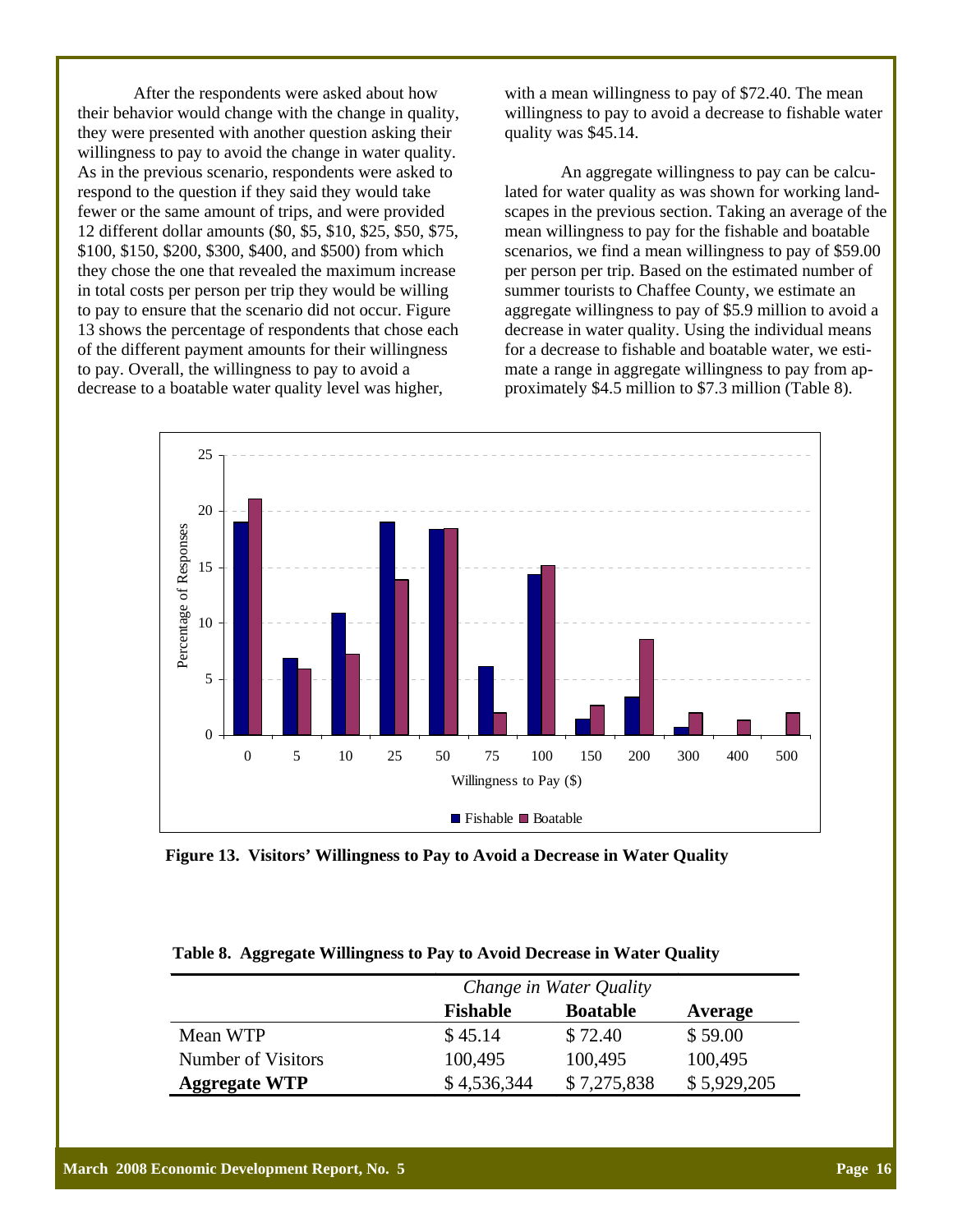# **Working Landscapes and Water Quality**

 A third scenario was also included on the survey that incorporated both changes simultaneously. The changes in quality for working landscapes and water quality were included in all of the possible combinations (as shown in Table 9). Respondents were randomly presented with one of the six resulting scenarios and asked to assess the change in visitation (if any) that would result from the scenario as well as their willingness to pay to avoid the changes. As shown in Figure 5, all combinations of the variables in this scenario resulted in a larger percentage of the respondents stating that they would take fewer trips (no respondents indicated that they would take more trips under this scenario) than in the case where a single quality variable was changed. All different combinations resulted in at least 45 percent of the respondents stating that they would reduce the number of trips taken to Chaffee County given the quality change. The mean change in the number of trips taken ranged from approximately 2 to 5. The mean willingness to pay to avoid the changes described ranged from around \$39 to a high of \$106.

## **SUMMARY AND CONCLUSIONS**

 Based on the survey results, summer tourists to Chaffee County tend to be 52 years of age and male. Tourists are highly educated, generally with a graduate degree, and have an average household income between \$60,000 and \$79,999.

 The natural attributes of Chaffee County were the most important factors in tourists' decision to visit. In particular, mountain views, forested landscapes and rivers, lakes and wetlands were the most important. Ranches were ranked as less important to tourists' decision to visit than many natural attributes. Many of the amenities related to lodging and other services were ranked as less important that natural amenities. High

quality lodging and nightlife ranked particularly low among these attributes, while attributes related to affordability tended to be ranked higher.

 The average visitor comes to Chaffee County as their sole destination and stays for about a week. Tourists tend to come in small groups, with an average of 3 people per group. The average visitor travels around 7.4 hours or 445 miles to reach Chaffee County. Outdoor activities are important to summer tourists, with the most important activities being hiking and walking, driving, sightseeing/photography, and wildlife viewing. Only around 4 percent of visitors participate in a ranch visit during their stay in the county. Tourists spend around \$111 per day in Chaffee County, with the majority of expenditures on travel and food and drink.

 Increased urbanization would not change the length of stay for most respondents, with only around 20 percent stating that they would reduce the number of trips to Chaffee County. The average reduction due to increased urbanization is slightly more than 2.5 trips. Decreased water quality would have a larger impact on visitation, with around 39 percent of respondents indicating they would decrease the number of trips per year. Decreased water quality would cause the average visitor to decrease visitation by 2.7 trips per year.

 The projected decreases in visitation due to changes in the natural environment are likely to have a significant effect on the local economy. Decreased visitation due to a reduction in working landscape areas is expected to lead to an economic impact ranging from \$1.8 million to \$7.1 million depending on the level of urbanization. Decreased water quality is expected to have an even larger effect, with an estimated economic impact ranging from \$7.1 million to \$22.4 million depending on the level of decrease in water quality.

**Table 9. Change in Visitation and Willingness to Pay with Change in Working Landscapes and Water Quality** 

| <b>Working Landscapes</b><br><b>Water Quality</b> | 25%<br><b>Decrease</b><br><b>Fishable</b> | 25%<br><b>Decrease</b><br><b>Boatable</b> | 50%<br><b>Decrease</b><br><b>Fishable</b> | 50%<br><b>Decrease</b><br><b>Boatable</b> | 75%<br><b>Decrease</b><br>Fishable | 75%<br><b>Decrease</b><br><b>Boatable</b> |
|---------------------------------------------------|-------------------------------------------|-------------------------------------------|-------------------------------------------|-------------------------------------------|------------------------------------|-------------------------------------------|
| Change in Visitation                              |                                           |                                           |                                           |                                           |                                    |                                           |
| Fewer Trips $(\% )$                               | 58.82                                     | 45.61                                     | 47.17                                     | 50.91                                     | 50.00                              | 66.67                                     |
| Mean Change in Trips                              | 2.38                                      | 2.55                                      | 4.34                                      | 5.58                                      | 3.31                               | 2.26                                      |
| Mean Willingness to Pay                           | \$67.40                                   | \$91.04                                   | \$39.26                                   | \$54.22                                   | \$52.88                            | \$106.38                                  |